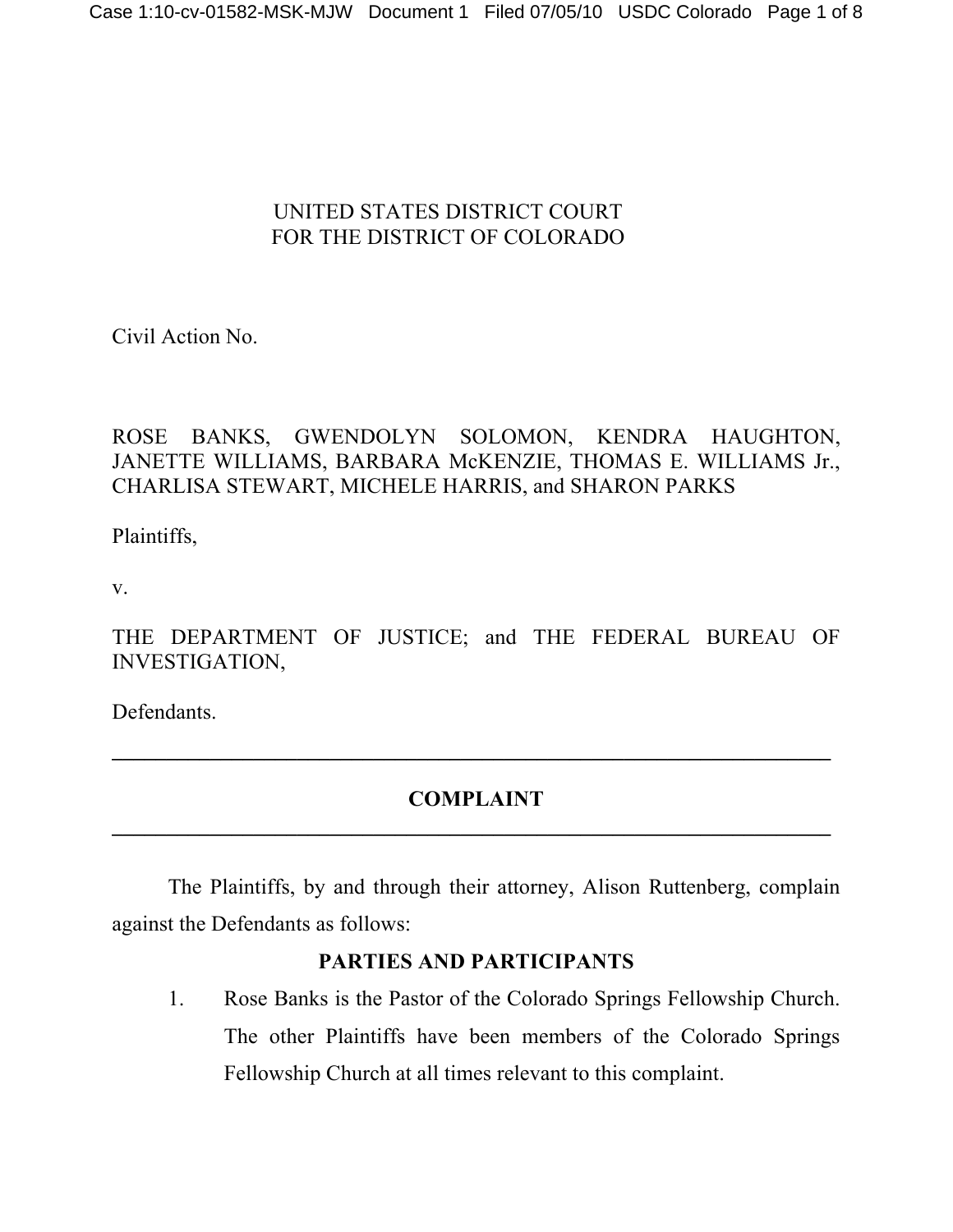- 2. At all times relevant to this complaint, Rose Banks had a personal bank account with Wells Fargo Bank, N.A.
- 3. At all times relevant to this complaint, Gwendolyn Solomon (formerly known as Gwendolyn Jewell) had personal bank accounts with Ent Federal Credit Union and Academy Bank.
- 4. At all times relevant to this complaint, Kendra Haughton had personal bank accounts with Bank One, Compass Bank and Security service Federal Credit Union.
- 5. At all times relevant to this complaint, Janettte and William Williams had a joint personal bank account at U.S. Bank.
- 6. At all times relevant to this complaint, Barbara McKenzie had a personal bank account at Ent Federal Credit Union.
- 7. At all times relevant to this complaint, Thomas E. Williams Jr. had a personal bank account at Ent Federal Credit Union.
- 8. At all times relevant to this complaint, Charlisa Stewart had a personal bank account at U.S. Bank.
- 9. At all times relevant to this complaint, Michelle Harris had a personal bank account at Wells Fargo Bank, N.A.
- 10. At all time relevant to this complaint, Sharon Parks (formerly known as Sharon Ruff) had a personal bank account at Wells Fargo Bank, N.A.
- 11. The Plaintiffs are "customers" within the meaning of 12 U.S.C. §3401(5). No Plaintiff authorized the release of their financial records to the Defendants.
- 12. The Federal Bureau of Investigation and the Department of Justice are "government authorities" within the meaning of 12 U.S.C. §3401.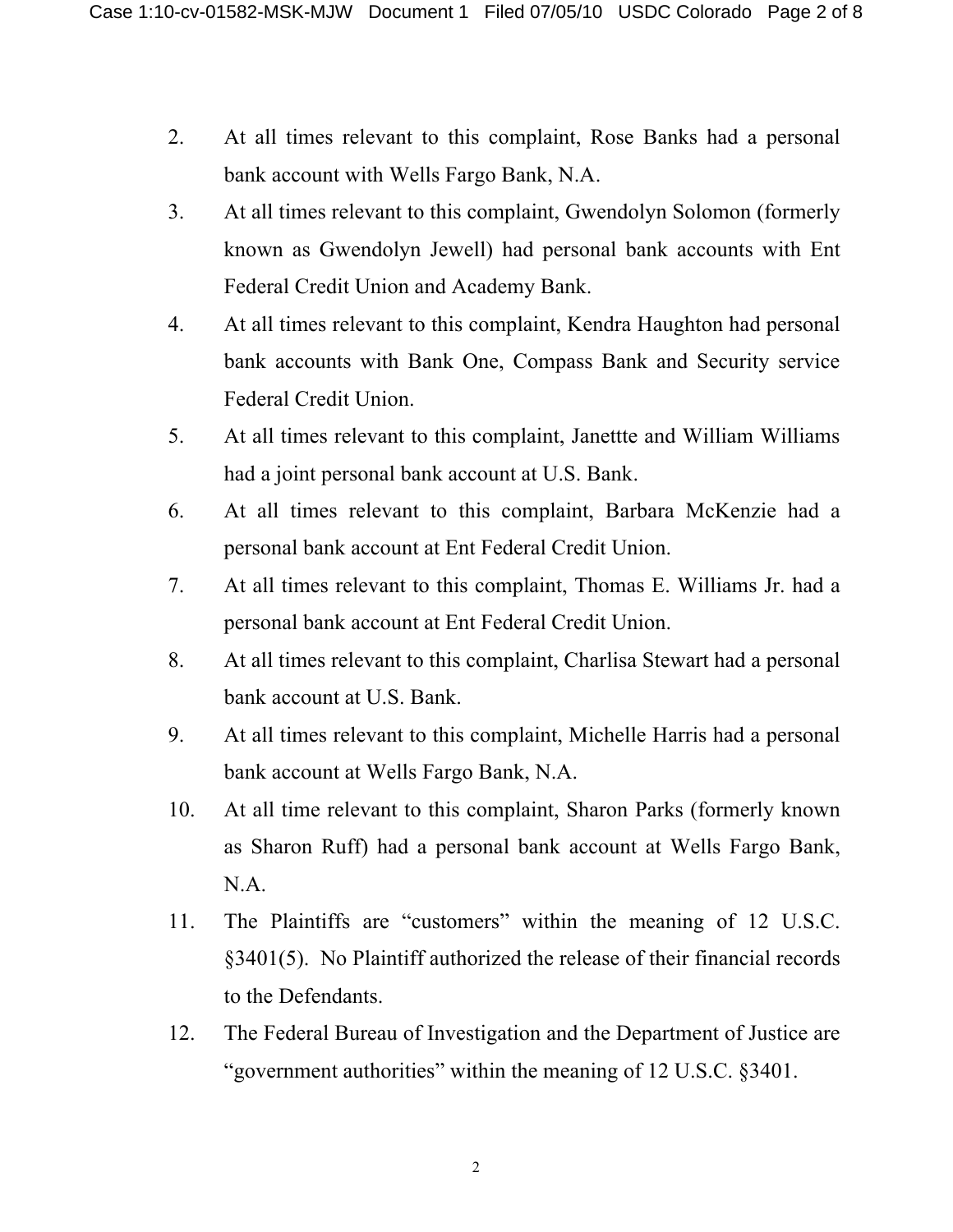- 13. IRP Solutions Corporation ("IRP") is a Colorado-based software development company that specializes in the development of investigative case management and criminal intelligence systems for federal, state and local law enforcement agencies. Between 2003 and 2005, IRP was heavily engaged in the sale of its software to the Department of Homeland Security ("DHS"), the New York City Police Department (NYPD) and many other agencies across the country. IRP brought in retired government agents from the FBI and Immigration Customs Enforcement to assist as subject matter experts in further development of its flagship software, Case Investigative Life Cycle ("CILC"). DHS management was impressed with the capabilities of the CILC package as a potential replacement for the now failed FBI Virtual Case File initiative, and as the solution to satisfy the Federal Investigative Case Management System ("FICMS").
- 14. DKH Enterprises LLC ("DKH") is a Colorado-based Information Technology consulting and staffing company and was the on-site vendor management company for IRP. This business arrangement is a well established convention for the industry. Vendor management companies provide staff augmentation, temporary employees, contract workers and sub-contractor services.
- 15. David Banks, Demetrius Harper, Gary Walker, Clinton Stewart, David Zirpolo and Kendrick Barnes ("the IRP officers") are members of the Colorado Springs Fellowship Church, and are officers or directors of IRP and/or DKH and were instrumental in developing CILC. David Banks is the son of Pastor Rose Banks.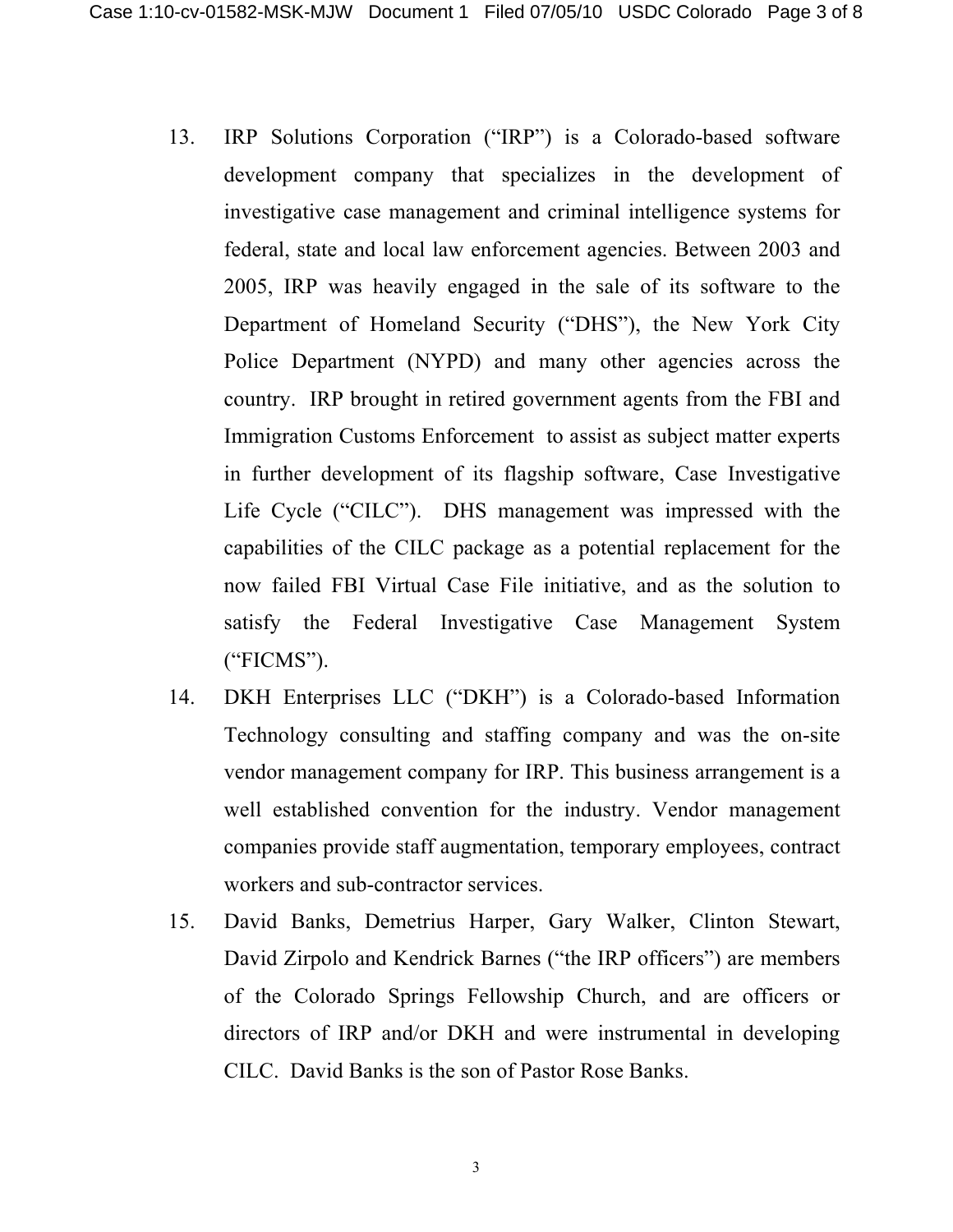16. Gregory Goldberg is a former Assistant United States Attorney, and is now a partner at Holland and Hart, a Denver based law firm.

#### **JURISDICTION AND VENUE**

- 17. This Court has original jurisdiction over the Claim for Relief pursuant to 12 U.S.C. §3416.
- 18. Venue is proper in this judicial district pursuant to 28 U.S.C. §1391(b)(2) since a substantial part of the events or omissions giving rise to this action occurred in this judicial district.

#### **FACTUAL BACKGROUND**

- 19. Once CILC attracted the attention of the Department of Homeland Security, competitors became concerned and looked for ways to either steal the software or develop competing software to push IRP out of the market.
- 20. On or about March 8, 2004, Gregory Goldberg sought to exploit his former ties to the United States Attorney's Office on behalf of one of his clients. He sent an eleven page letter to Matt Kirsch, an Assistant U. S. Attorney in Denver complaining that IRP, DKH and the IRP officers were engaged in a conspiracy to defraud staffing companies by engaging their services and then refusing to pay. In this letter, Goldberg implies that either he or Holland and Hart was contacted by one of the allegedly defrauded staffing companies. However, the exact identity of all of Goldberg's interested clients is unclear. Upon information and belief, Goldberg solicited various staffing companies who engaged in business with IRP and tried to convince them to sign statements that they were defrauded by IRP, but the solicited staffing companies never signed such a statement. Upon information and belief, Goldberg's actual client or another one of his clients was a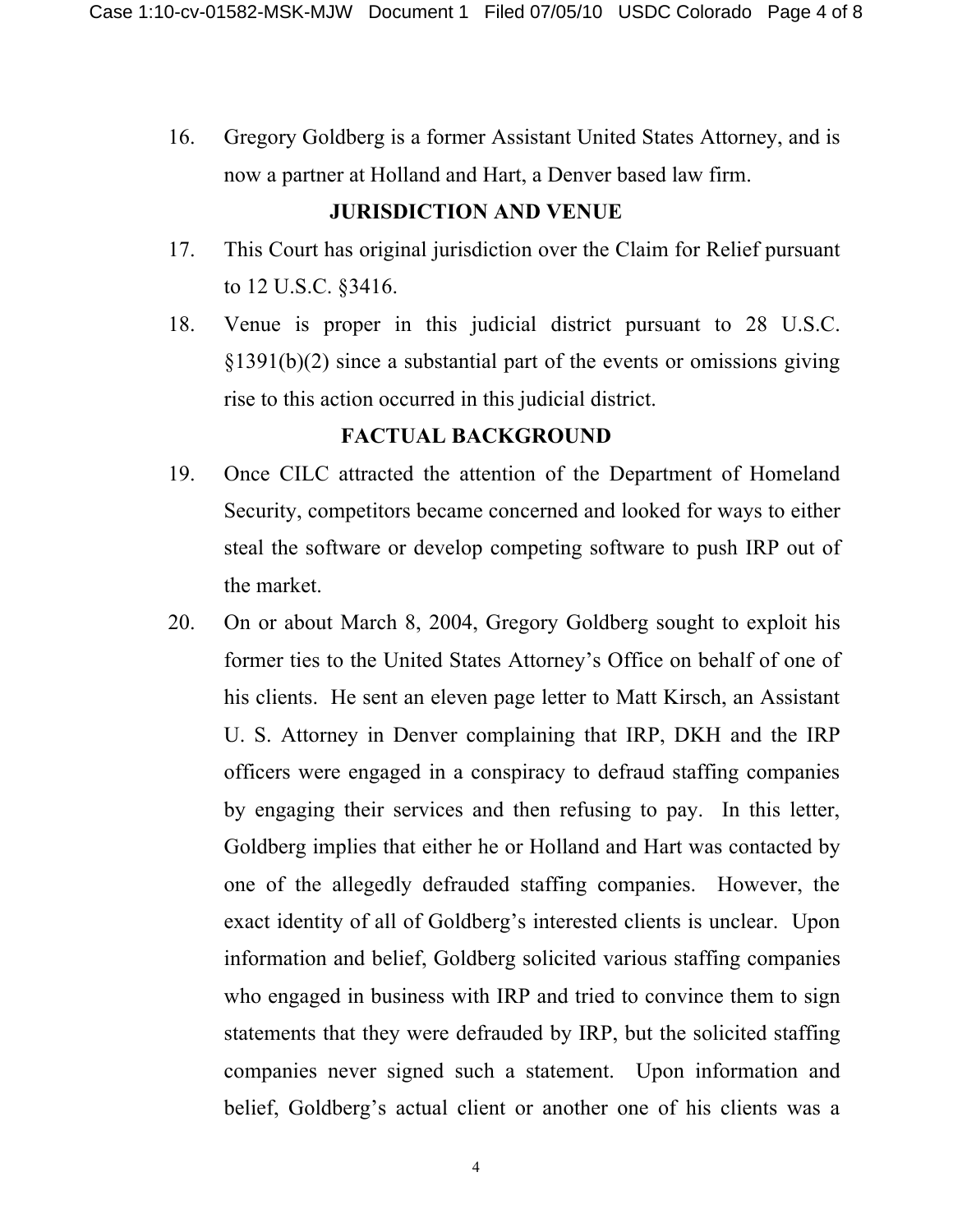competitor of IRP. Goldberg's letter to the US Attorney's office was either an attempt to have a criminal investigation initiated against IRP so that IRP would be shut down, and then Goldberg's client could steal CILC or have time to develop a competitive product, or was an effort to use the FBI as a free collection agent to collect alleged debts owed by IRP to various staffing companies.

- 21. In response to Goldberg's letter, on March 24, 2004, the FBI opened a case against the IRP officers. By the end of 2004, due to the investigation and surrounding publicity, it became impossible for IRP, DKH and the IRP Defendants to market CILC.
- 22. Grand Jury 06-1 issued subpoenas for records throughout 2005 and 2006 and heard testimony on February 6 and March 14, 2007. No indictment was requested from this Grand Jury. On June 8, 2009, Grand Jury 09-1 heard testimony that consisted of transcripts of the 2007 grand jury sessions and previously submitted documents. The government did not submit any materially significant evidence to the 09-1 grand jury other than the evidence from the 06-1 grand jury. An indictment was returned on June 9, 2009 against the IRP officers.
- 23. Sometime during the course of the investigation, the Plaintiffs' bank records (from the financial institutions identified in paragraphs 2-10 above) were obtained by the FBI and the US Attorney's Office for the District of Colorado. These records are "financial records" within the meaning of 12 U.S.C. §3401(2). It is unclear how these records were obtained. No Plaintiff ever received any notice pursuant to the Right to Financial Privacy Act, 12 U.S.C. §3401 *et seq.*, and their financial institutions deny that they were ever served with a subpoena (grand jury or otherwise), a search warrant or other request for records. The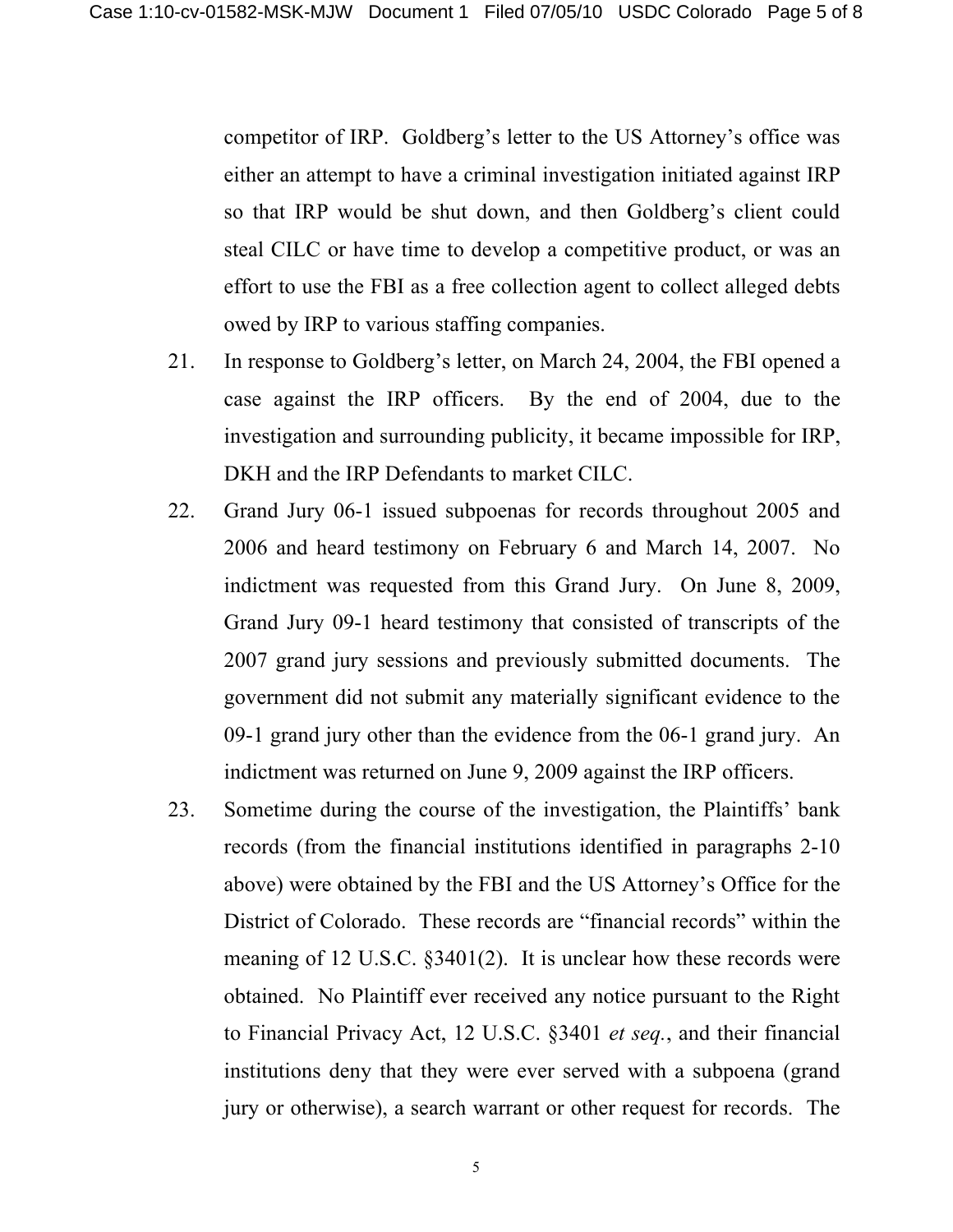Plaintiffs did not discover that their financial records had been obtained by the Defendants until after June 2009.

24. The Plaintiff's financial records are irrelevant to any prosecution of the IRP officers. Therefore, these financial records were required to be destroyed or returned to the financial institutions in accordance with 12 U.S.C.  $\S 3420(a)(3)$  (if in fact the records were obtained via a grand jury subpoena). Instead, the records continue to be disseminated by the Defendants. A significant portion of the discovery, released by the US Attorney to the IRP officers pursuant to the criminal prosecution, are personal bank records of the Colorado Springs Fellowship Church and its members.

#### **CLAIM FOR RELIEF Violation of the Right to Financial Privacy Act, 12 U.S.C. §3401** *et seq.*

- 25. The Plaintiffs incorporate by reference the allegations of Paragraphs 1 through 24 as though fully set forth herein.
- 26. Officers and employees of the Department of Justice and the Federal Bureau of Investigation willfully and intentionally violated the Plaintiffs' right to financial privacy by willfully or intentionally violating the provisions of the Right to Financial Privacy Act.
- 27. The Defendants obtained the Plaintiffs' financial records, and then further disseminated them in the criminal case against the IRP in violation of 12 U.S.C. §3402.
- 28. Upon information and belief, no delayed notification Order was obtained pursuant to 12 U.S.C. §3409(b) and/or the Defendants misrepresented the facts in applying for a delayed notification Order and/or the Defendants failed to comply with 12 U.S.C. §3409(b)(2),  $(b)(c)$  and/or  $(c)$ .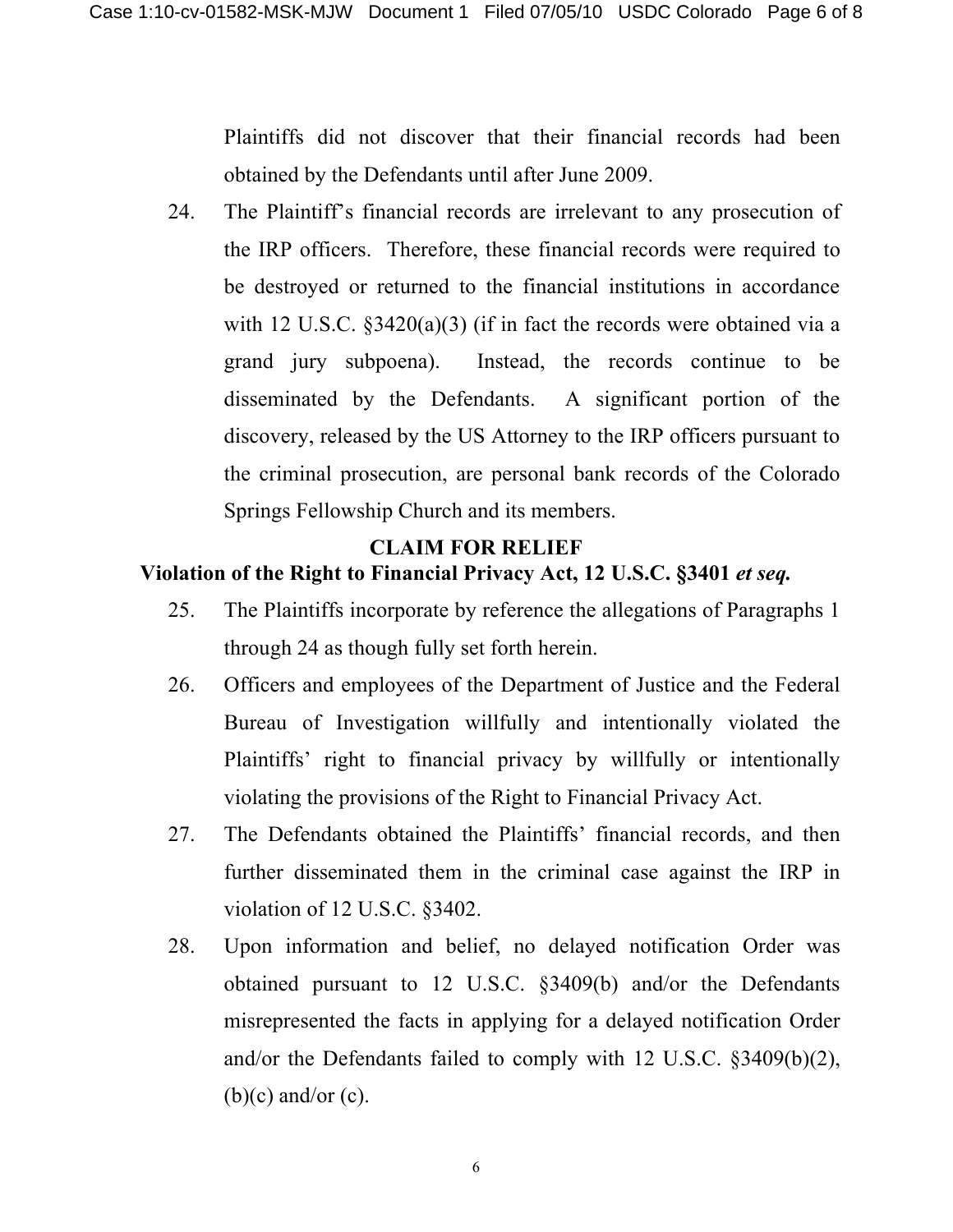WHEREFORE, the Plaintiffs pray for entry of judgment, in accordance with the Right to Financial Privacy Act, for their damages, in an amount to be determined at trial; prejudgment interest; attorney fees and costs; and all other relief the Court deems just and appropriate.

DATED: This  $5<sup>th</sup>$  day of July 2010.

Respectfully submitted,

alism Ruthoday

/s/ Alison Ruttenberg Alison Ruttenberg PO Box 19857 Boulder, CO 80308 (720) 317-3834 Ruttenberg@me.com

**Attorney for Plaintiffs**

Address of the Plaintiffs:

Rose Banks PO Box 62487 Colorado Springs CO 80962

Gwendolyn M. Solomon, Esq. P.O. Box 62654 Colorado Springs, CO 80962

Kendra Haughton 1575 Peregrine Vista Heights